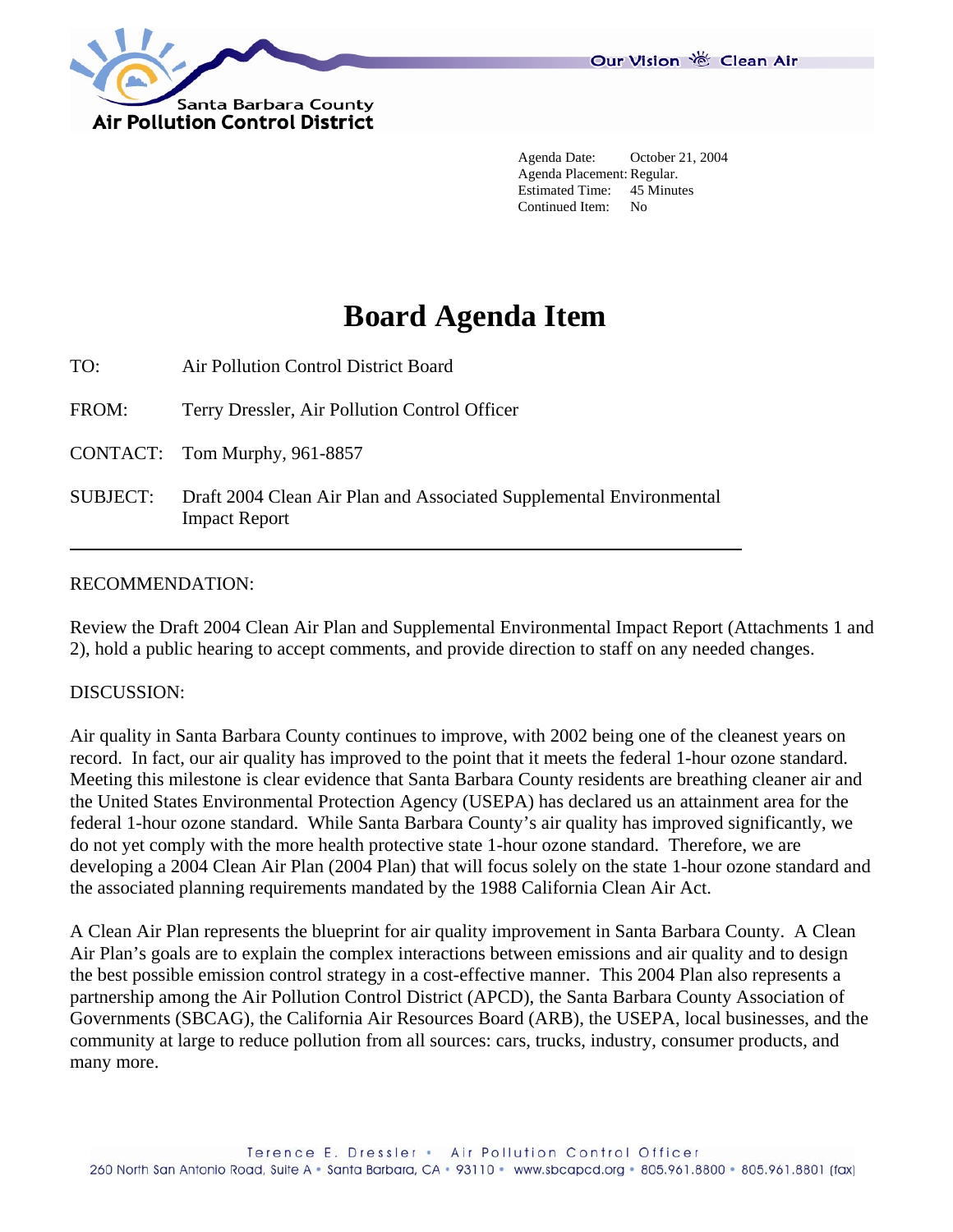We have made remarkable progress in cleaning our air; the number of days on which we experience unhealthful air quality in Santa Barbara County has been reduced over 80 percent from 1988 to present, despite substantial increases in population and vehicle miles traveled. The community should be proud of the accomplishments made to date in reducing air pollution. The 2004 Plan reflects a commitment to continue this progress and bring clean air to all of the residents of Santa Barbara County.

## **Planning Mandates**

The key requirements of the California Clean Air Act addressed in this 2004 Plan are the Triennial Progress Report (H&SC Section 40924(b)) and the Triennial Plan Revision (H&SC Section 40925(a)). Additionally, this 2004 Plan must provide an annual five percent emission reduction of ozone precursors, or, if this cannot be done, include every feasible measure as part of the emission control strategy. Finally, state law requires this 2004 Plan to provide for attainment of the state ambient air quality standards at the earliest practicable date (H&SC Section 40910).

Section 40924(b) of the California Health and Safety Code requires the APCD to conduct an assessment of its air quality control program every three years, starting in 1994. This assessment must address the expected and revised emission reductions scheduled for adoption during the previous three years. This triennial report must also include an assessment of progress based on monitored pollutant levels and air quality indicators.

H&SC Section 40925(a) requires the APCD to review and revise its attainment plan at least once every three years, beginning in 1994. The review and revisions are to correct for any deficiencies in meeting the interim measures of progress incorporated into the plan pursuant to Section 40914 (emission reductions), and to incorporate new data or projections.

This 2004 Plan does not address any specific federal planning requirements, as Santa Barbara County was designated as an attainment area for the federal 1-hour ozone standard in 2003. All of Santa Barbara County's federal requirements are documented in the 2001 Clean Air Plan. The USEPA has also designated the county as an attainment area for the federal 8-hour ozone standard, although we only meet the attainment test by a very slim margin. A Clean Air Plan to maintain the new federal 8-hour standard is due by June 15, 2007, under USEPA's Final Implementation Rule.

#### **2004 Clean Air Plan Components**

The Draft 2004 Clean Air Plan has an Executive Summary and 8 chapters that document our local air quality conditions and how we propose to comply with applicable air quality mandates. A brief summary of each chapter and its major highlights is provided below.

#### Executive Summary

The Executive Summary utilizes a question and answer format to address the major requirements and elements of the 2004 Clean Air Plan.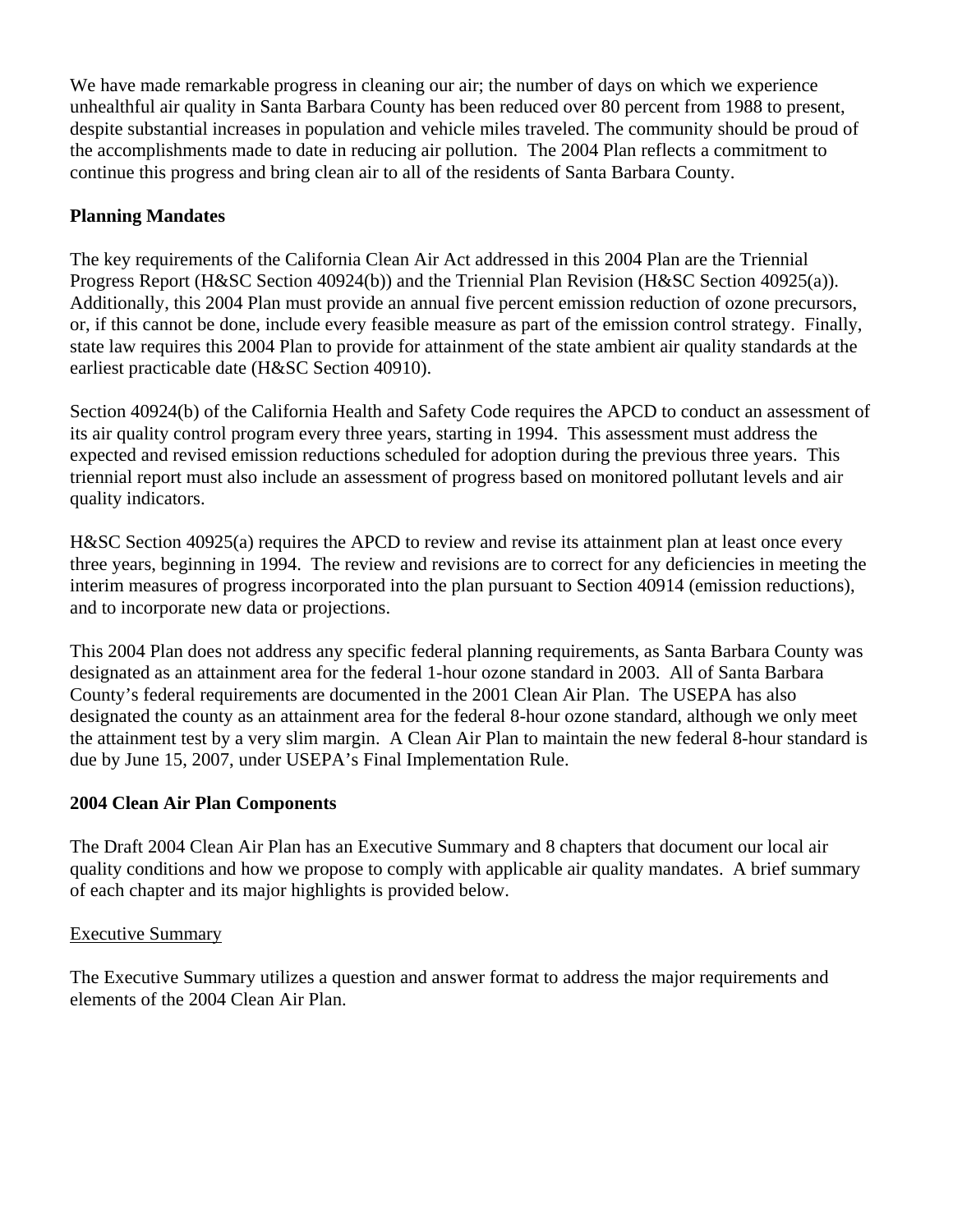#### Chapter 1 – Introduction

This Chapter discusses the purpose of the Plan, current state planning requirements that apply to Santa Barbara County, a summary of our local planning efforts, and the Plan's organization. The chapter provides the planning background that has brought us to this point and then describes our efforts to comply with the California Clean Air Act.

#### Chapter 2 – Local Air Quality

Chapter 2 provides a summary of our local air quality and discusses the nature and extent of the ozone problem. Starting with a discussion on the climate of the county, we transition into how our local and regional weather patterns influence the air quality concentrations recorded at our monitoring stations. Then, we focus on state 1-hour standard exceedances, air quality indicators used to assess progress toward the state standard, our current designation value which determines our attainment status, and the results of a year-long study conducted by the Air Resources Board on the impacts of transported air pollution from Santa Barbara County to the South Coast Air Basin (Los Angeles region).

#### Chapter 3 – Emission Inventory

Chapter 3 establishes an updated inventory for Santa Barbara County by quantifying the emissions of reactive organic compounds (ROC) and oxides of nitrogen (NOx) for the year 2000. This emission inventory is tailored to meet state requirements and is divided into two geographical regions: Santa Barbara County (including state tidelands out to 3 miles) and the Outer Continental Shelf (OCS). Annual emissions estimates are developed for stationary sources, area-wide sources, mobile sources (both on-road and offroad), and natural sources. The chapter also documents that for planning purposes, several adjustments must be made to the annual inventory. The major adjustments include temporal adjustments to account for the May to October ozone season, the exclusion of natural sources (vegetation, oil and gas seeps, and wildfires) that are not regulated, and the conversion of the inventory units of tons per year to tons per day. The attainment inventory shows that mobile sources (on- and off-road) are the most significant source of pollution onshore while marine shipping activities are the most significant source in the OCS.

#### Chapter 4 – Emission Control Measures

Chapter 4 provides an overview of the APCD's control measures. APCD measures are classified as adopted, proposed, and further study. For state purposes, each proposed control measure is identified as near-term, mid-term, or long-term. There were thirteen measures proposed for adoption in the Draft Plan that are either new measures or revisions to existing measures. In response to recommendations by the ARB, however, we intend to move two rule revisions (Rules 333 and 342) from further study to proposed. The chapter also summarizes our progress made since the adoption of the 2001 Plan and identifies additional measures that require further study.

#### Chapter 5 – Transportation Control Measures

Chapter 5 discusses the transportation control measures (TCMs) evaluated for this Plan and identifies them as adopted, proposed, contingency, further study, or deleted. There are no new TCMs identified in this Plan, although a suite of TCMs is identified as further study pending the results of the "101 in Motion" study being conducted by SBCAG. An emission overview is also provided to document the travel and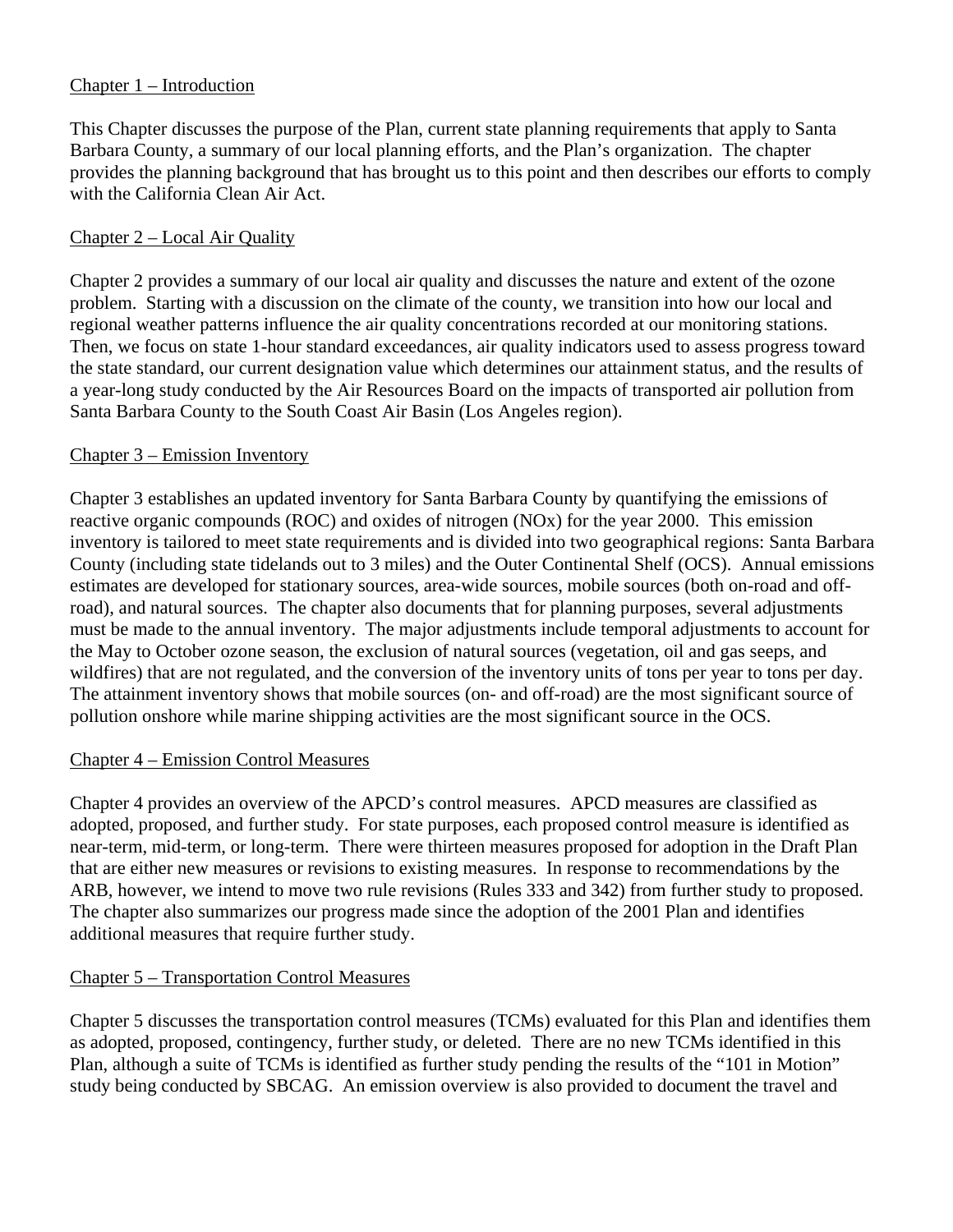emission factor modeling executed to estimate the on-road mobile source emissions for 2000, 2005, 2010, 2015, and 2020.

## Chapter 6 – Emission Forecasting

Chapter 6 details the forecast procedures used to develop future year emission inventories for 2005, 2010, 2015, and 2020. Forecasting emissions is accomplished by applying various activity indicators (future estimates of population, housing units, etc) and control factors (estimates of emission reduction strategies) to the base year (2000) inventory. The future inventories are then adjusted slightly to reflect the current amount of emission reduction credits available in Santa Barbara County. Future emission inventories are presented for Santa Barbara County (including state tidelands out to three miles) and the OCS. Mobile sources (both on-road and off-road) show a significant decline in both NOx and ROC emissions by 2020 while NOx emissions associated with marine shipping double and continue to be the largest component of the OCS emissions.

#### Chapter 7 – Land Use Strategies

Chapter 7 discusses the connection between land use development and air quality and sets forth specific policies and sustainable ways in which the air pollution impacts from growth can be minimized. First, the linkage between land use and air quality is presented in context of Santa Barbara County's anticipated population growth. This is followed by an identification of specific land use strategies available to county and city planning agencies if such measures fit the needs of the local jurisdiction. This chapter also contains a recommendation from the APCD Community Advisory Counsel that the APCD Board directs staff to develop, as warranted, an Indirect Source Review Rule or Program.

# **Emphasis Areas**

There are three important emphasis areas that are discussed in the Draft 2004 Clean Air Plan: 1) Marine shipping emissions, 2) Land use and indirect source review, and 3) Air Resources Board transport analysis. Each of these topics has implications to our local planning process and is discussed in more detail below.

# Marine Shipping Emissions

The emission impacts from marine shipping activities (mostly international) are documented in Chapter 6 of the Plan. Emissions from this largely uncontrolled source account for over 41 percent of the total NOx emissions in the year 2000 and are projected to account for over 74 percent by 2020. The anticipated doubling in marine shipping activities from 2000 to 2020, combined with the already large emission contribution, result in a net increase in total NOx emissions throughout the forecast horizon. Even though these emissions are clearly beyond our local control, we have been working on and will continue to pursue both regulatory and incentive based approaches to address the problem.

#### Land Use and Indirect Source Review

The APCD Community Advisory Council recommended that the 2004 Clean Air Plan contain a Chapter devoted to Land Use and that the APCD Board direct staff to develop, as warranted, an Indirect Source Review Rule or Program. The purpose of the Land Use Chapter is to discuss the connection between land use development, transportation and air quality and sets forth some policies and strategies through which air pollution impacts of growth can be minimized. It is not envisioned that all local jurisdictions will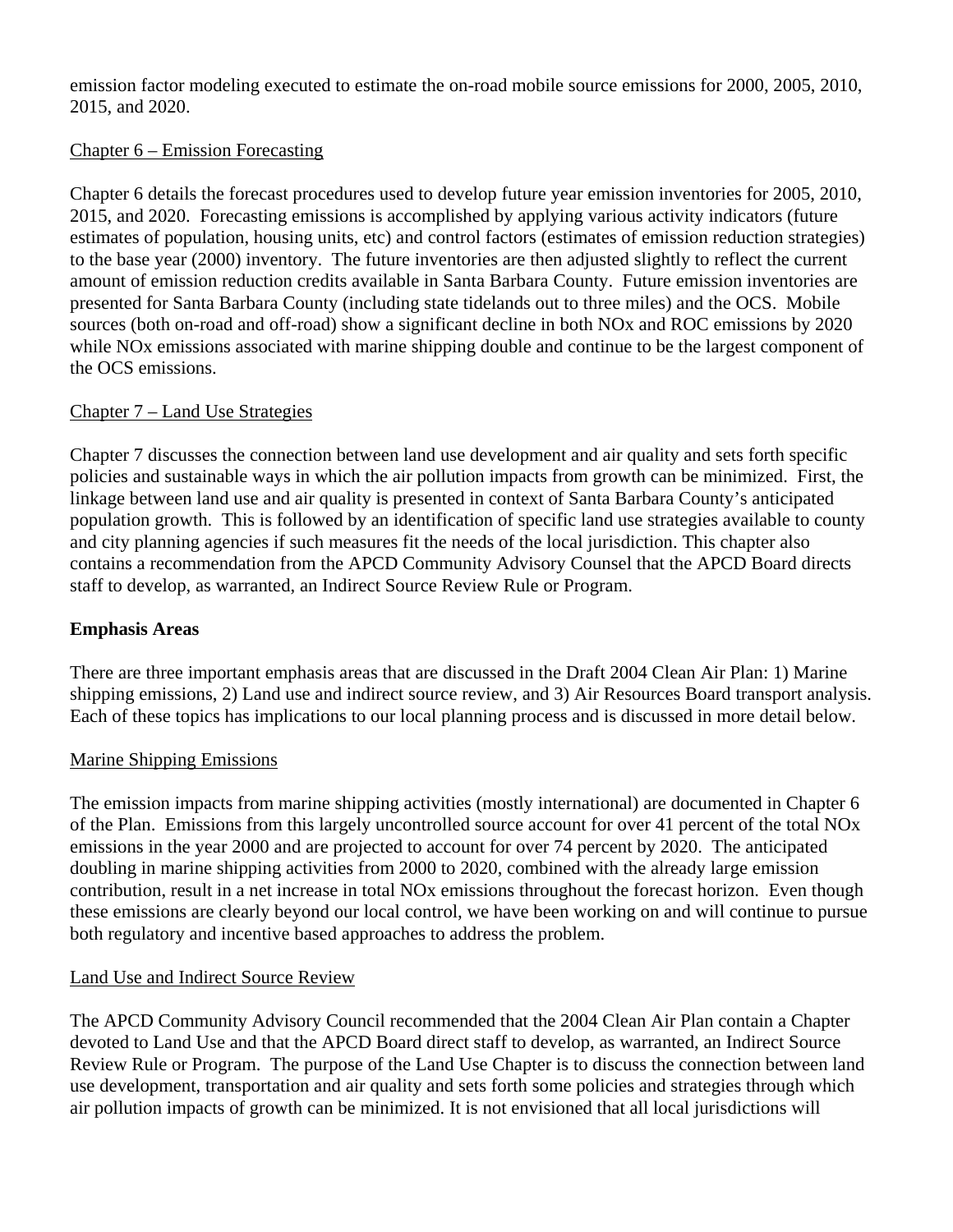become uniform in adopting more land intensive development policies. Communities can decide which elements of these policies to embrace to offer opportunities not currently available. Any air quality benefits to be derived from the menu of strategies would depend on their application on a case-by-case basis. Therefore, land use planning agencies should carefully analyze the applicability and effectiveness of any measure identified Chapter 7 prior to applying it to any specific land use decision.

In addition to identifying land use strategies for local jurisdictions to use as appropriate, the Community Advisory Council has recommended that the Board direct staff to develop, as warranted, an Indirect Source Review Rule or Program. An indirect source is a land use which will attract or generate new motor vehicle trips. For example, a new shopping center can attract motor vehicles from customers and employees and trucks delivering merchandise. Thus indirect source emissions are not directly emitted by activities at the location, but result from vehicles traveling to and from the land use. If your Board concurs with this recommendation, APCD staff will evaluate the technical tools needed to implement such a program and bring recommendations for an Indirect Source Review Rule or Program back to the Board for consideration. It is anticipated that this process will follow much of the work that is currently being conducted in the San Joaquin Valley under a legislative mandate.

#### Air Resources Board Transport Analysis

The California Clean Air Act gives ARB the responsibility to assess the movement of air pollutants from one air basin to another (referred to as "transport") and to establish mitigation requirements commensurate with the level of contribution an upwind area has on a downwind area. The ARB determined through modeling of ozone episodes that occurred in the mid-1980's that under some conditions emissions generated in the South Central Coast Air Basin can contribute to ozone exceedances occurring in the South Coast Air Basin. This led the ARB to classify the South Central Coast Air Basin (excluding San Luis Obispo) as both a significant and an inconsequential contributor to South Coast Air Basin ozone exceedances.

Recently, the ARB performed analyses of state ozone exceedances in the northwestern portion of the South Coast Air Basin to determine whether emissions from the South Central Coast Air Basin, particularly emissions generated in Santa Barbara and Ventura Counties, continue to contribute to exceedances in the South Coast Air Basin. The ARB's analyses suggest that there was a low potential for transport of ozone or ozone precursors from Santa Barbara County into the Santa Clarita and Reseda area during the period of 2000 through 2003 that could have contributed to any of the 263 state ozone exceedances. The ARB has concluded, therefore, that transport from Santa Barbara County into the South Coast has been inconsequential. While this finding relieves Santa Barbara County of the additional "every feasible" measure requirement required for transport contributors, it does not change the requirement of this 2004 Plan to address "every feasible" measure as a state ozone nonattainment area.

#### **Santa Barbara County Association of Governments Board Action**

On October 21, 2004, the SBCAG Board of Directors will consider the Transportation Control Measure (TCM) component of the Draft 2004 Clean Air Plan per the existing Memorandum of Agreement between SBCAG and the APCD. The proposed action is subject to a noticed public hearing.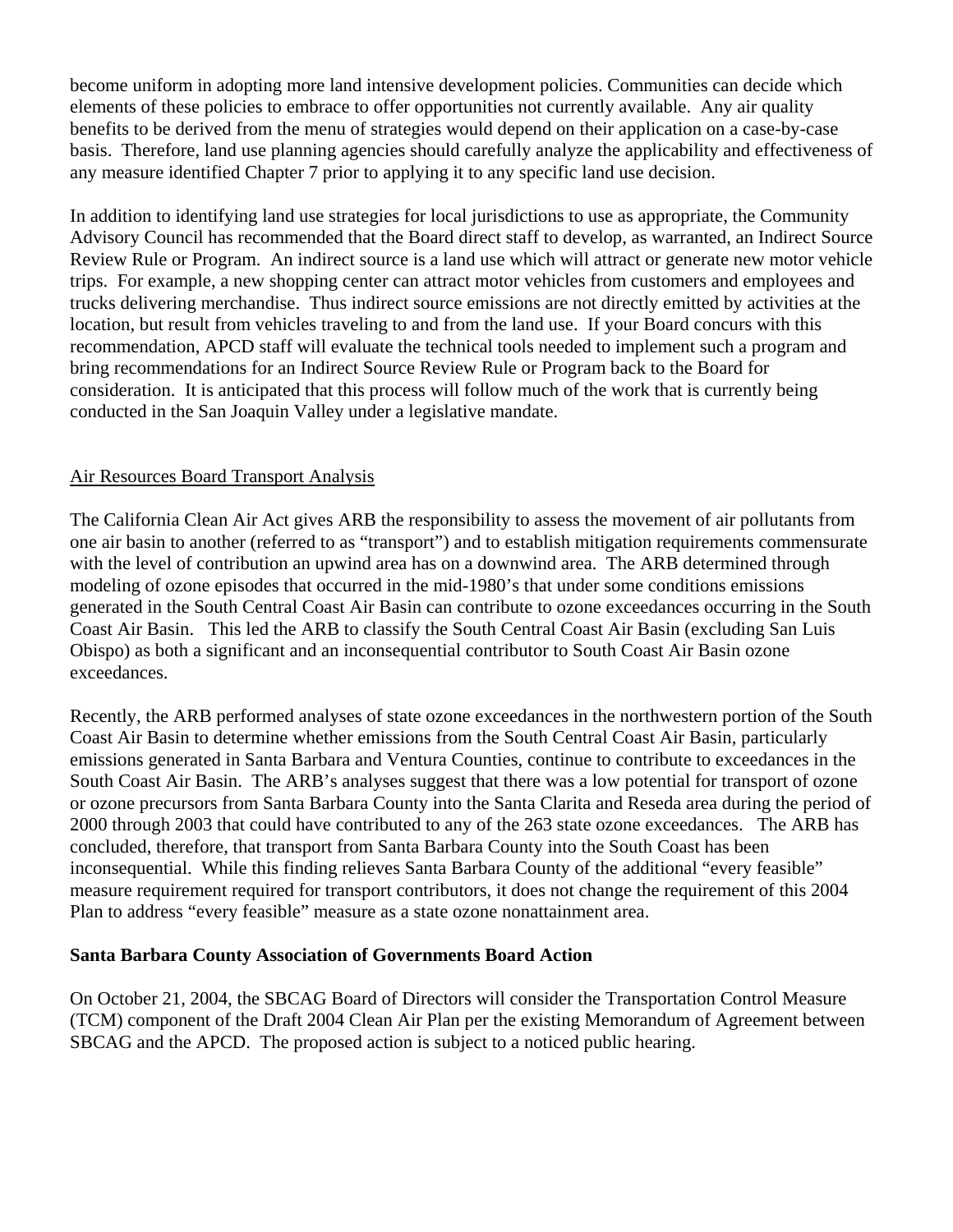## **Community Advisory Council Process**

The Community Advisory Council (CAC) was established by your Board to review APCD rules and plans. Starting January 2004, the CAC met monthly to review and provide input on individual chapters of the Draft 2004 Clean Air Plan. The CAC provided a range of input including grammatical and formatting suggestions, specific technical input, and policy direction that helped shape many components of the Plan. Some pertinent CAC recommendations are provided below.

- The CAC made technical recommendations on how to best predict future oil and gas production rates in the county.
- The CAC recommended that the Plan contain a separate chapter on land use principles to address air quality impacts from growth.
- The CAC recommended that the growth factor for activities on the Outer Continental Shelf be set to 1.0 (i.e., no growth or decline). The CAC action recognized that APCD rules and regulations would mitigate the potential increases in emissions from newly proposed projects.
- The CAC recommended that staff emphasize the magnitude and projected growth of emissions from channel shipping and the need for action to reduce these emissions.
- The CAC recommended that the APCD Board direct staff develop, as warranted, an Indirect Source Review Rule or Program.

Staff appreciate the time and effort the CAC devoted to the development of the 2004 Clean Air Plan.

## **Public Process**

On August 25, 2004, a Draft 2004 Clean Air Plan was released for a 30-day public comment period. A public notice was published in the Santa Barbara News Press, the Santa Maria Times, the Lompoc Record, and The Independent. Over 100 copies of the Draft 2004 Clean Air Plan and Supplemental Environmental Impact Report were distributed to interested parties, organizations, local governments, the California Air Resources Board, and the U.S. Environmental Protection Agency. The documents were also available on the APCD website at www.sbcapcd.org. The public comment period for the Draft Plan closed on September 24, 2004.

On September 15, 2004, a public workshop was held concurrently with the APCD Community Advisory Counsel in Buellton to receive comments on the Draft Plan. Both APCD and SBCAG staff attended the workshops. Public comments and questions from the workshops and all written comments received by the close of the public comment period along with all APCD and SBCAG staff responses will be included in Chapter 8 – Public Participation. This chapter will be reviewed and considered by the CAC at their October 13, 2004 meeting. The Final 2004 Clean Air Plan will be brought to the APCD Board for consideration and adoption on December 16, 2004.

# **Compliance with the California Environmental Quality Act**

To comply with the California Environmental Quality Act (CEQA), the APCD prepared a Supplemental Environmental Impact Report (APCD-2004-SEIR-01, SCH No. 1991031045) for the 2004 Clean Air Plan. The public review period for the Draft SEIR began August 25, 2005 and closes October 11, 2004. We will ask your Board to certify the SEIR at the December 16, 2004 hearing on the Final 2004 Clean Air Plan.